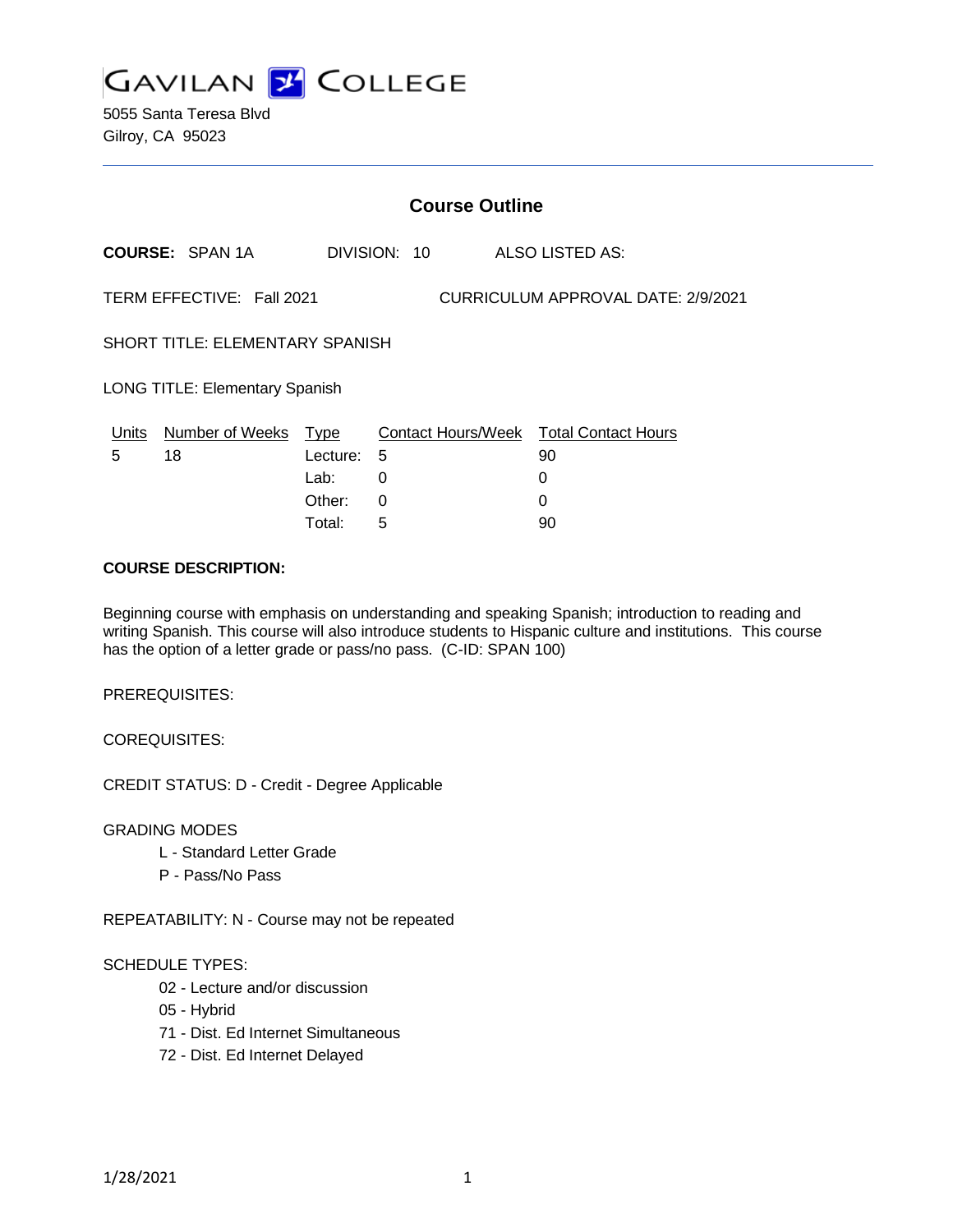## **STUDENT LEARNING OUTCOMES:**

By the end of this course, a student should:

1. Develop foundational oral proficiency including comparing and contrasting nuances of everyday life in the Hispanic world with those of English speaking in the U.S.

2. Develop foundational writing proficiency including comparing and contrasting nuances of everyday life in the Hispanic world with those of English speaking in the U.S.

3. Develop recognition of grammar in the Spanish language using comparative analysis with the English language.

4. Recognize a variety of Hispanic cultures including Spain and Mexico.

# **CONTENT, STUDENT PERFORMANCE OBJECTIVES, OUT-OF-CLASS ASSIGNMENTS**

Curriculum Approval Date: 2/9/2021

11 hours

Content: Verbs ser, estar and hay; interrogatives, subject pronouns, definite and indefinite articles,

pluralization of nouns, days of the week, countries and capitals, numbers 0 to 20, vocabulary, greetings, pronunciation of Spanish alphabet and vowe

10 hours

Vocab, AR, ER and IR verbs, numbers 21 to 100, telling time,

10 hours

hacer and ir, un dialogo en el campus. Dialogue "La clase de Mariana", adjectives, more ser, estar and hay, contractions "al" and "del", history of Spanish

art, pronunciation of "c" and "ch". Dialogue "El nuevo empleado", job-related vocabulary, e>ie and o>ue stem-changing verbs, tener idioms, indefinite and negative expressions, pronunciation of the

"d". Culture and history of Spain.

10 hours

ser vs estar, vocab, family vocab, e to ie and o to ue verbs and e to i verbs, direct object pronouns, personal a, demonstrative adjectives and pronouns

10 hours

verbs poner,salir, and traer, compare and contrast conocer and saber, culture Central America, reflexive verbs, comparisons of equality

10 hours

house vocab, superlative, present progressive, Culture, part 2 of Central America

12 hours

Vocab with food,indirect objects, verbs decir and dar, verbs like gustar and similar verbs, Culture chile

15 hours

regular preterit, irregular preterit with ir verbs and third person changing, vocab with free time, irregular preterit, vocab with sports, more irregular preterit, double object pronouns, Culture on the Caribbean

Final 2 hours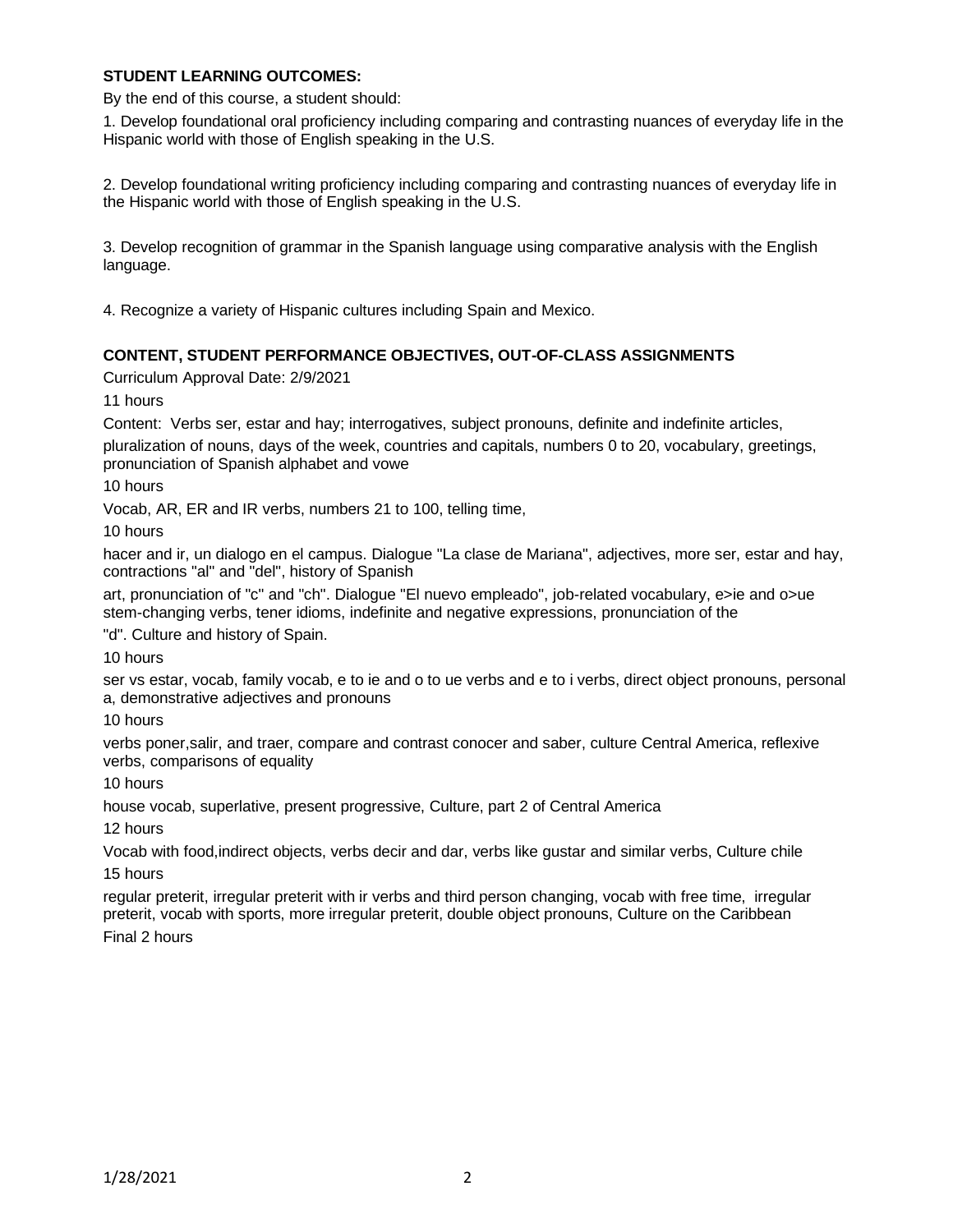## **METHODS OF INSTRUCTION:**

All instruction is based on the concept of "Comprehensible Input". Strategies for instruction will utilize procedures from all methods of instruction: audio-lingual, direct method, translation and total physical response, oral presentation of dialogues and conversational drills, grammar exercises, listening, speaking and reading skills.

### **OUT OF CLASS ASSIGNMENTS:**

Required Outside Hours: 80

Assignment Description:

Out of Class Assignments: Spanish workbook assignments: Chapters 1-7.

Required Outside Hours: 30

Assignment Description:

All chapters from the assigned textbook should be read prior to the class period that coordinates with the material discussed in class.

Required Outside Hours: 40

Assignment Description:

Students will work on computer software designed at Gavilan college and the book publisher.

Required Outside Hours: 30

Assignment Description:

Group projects: Students will work on group projects that will be presented to the class. These projects range from cultural reports to role-playing situations in Spanish

#### **METHODS OF EVALUATION:**

Writing assignments Percent of total grade: 20.00 % 20% - 30% Written homework; Reading reports; Lab reports; Essay exams Problem-solving assignments Percent of total grade: 20.00 % 20% - 30% Homework problems; Lab reports; Quizzes; Exams Skill demonstrations Percent of total grade: 20.00 % 20% - 40% Class performance Performance exams Objective examinations Percent of total grade: 40.00 % 20% - 40% Multiple choice; True/false; Matching items; Completion

### **REPRESENTATIVE TEXTBOOKS:**

Jose A. Blanco. Portales. Vista higher learning,2016. ISBN: 978-1-68004-216-0 Reading Level of Text, Grade: college Verified by: Albert Marques